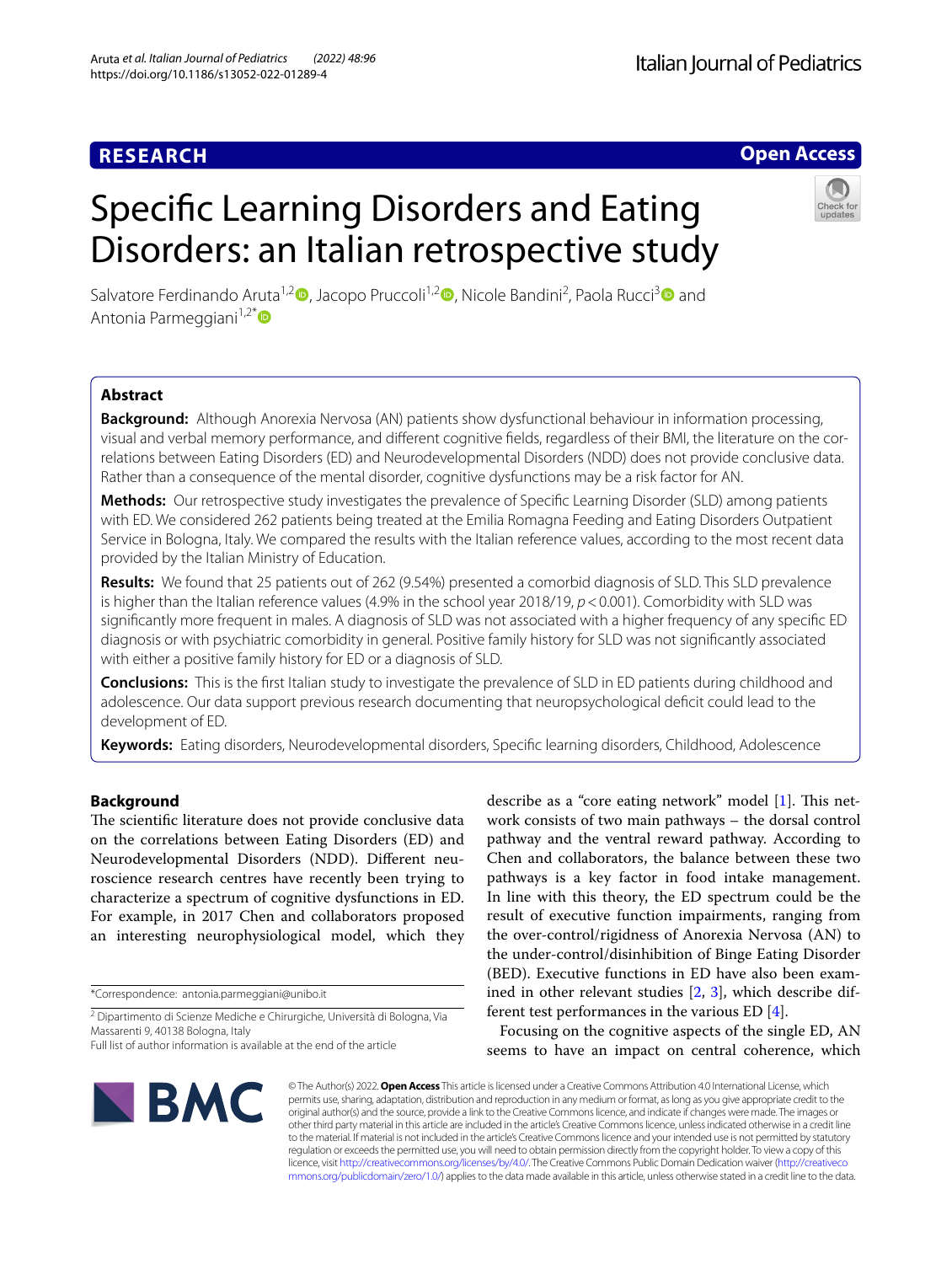could explain patients' typically rigid focus on body details while they overlook global health conditions [\[5](#page-5-4)]. Cognitive fexibility and decision-making also appear to be affected  $[6]$  $[6]$ , possibly impaired by a defective equilibrium between the ventral limbic and dorsal executive circuit activities. These two circuits are involved in wide cognitive functioning such as decision-making and the inhibitory control and reward systems [\[7](#page-5-6)]. Dysfunctions in this cognitive functioning could explain such typical aspects of AN as the pathological relationship between food, inhibition, and reward. Consistent with these studies, relevant research on AN patients has evidenced dysfunctions in diferent cognitive felds unrelated to their Body Mass Index (BMI) [\[8](#page-5-7)]. According to these fndings, AN patients show dysfunctional behaviour in information processing and memory performance, especially working, visual and verbal memory. The authors concluded that neuropsychological impairments in AN may not be a consequence of the mental disorder; instead, cognitive dysfunctions may be a risk factor for AN. Comparing the various efects of ED on cognitive performances, it appears that compared with Bulimia Nervosa (BN) patients and healthy controls (HCs), AN patients perform poorer executive functions [[4](#page-5-3)].

On the other hand, BN patients exhibit defcient inhibition controls [\[9](#page-5-8)] and poorer decision-making ability when compared to HCs [\[10](#page-5-9)]. A functional Magnetic Resonance Imaging (fMRI) study compared selected brain activities in BN patients and HCs [[11\]](#page-5-10). BN patients showed a hyperactivation of the parieto-occipital regions and a reduced deactivation of default-mode-network (DMN) areas during alerting.

These dysfunctions correlated with the severity of the ED and were thought to be connected with the typical food and body-shape concerns. Furthermore, compared to HCs, BN patients presented a weaker activity of the anterior cingulate regions, the parahippocampus, and the temporo-parietal junction, during specifc attention tasks (i.e., reorienting and executive control of attention) [\[11](#page-5-10)]. This hypoactivity could explain other typical BN features such as impulsive behaviour, inattention, and dysfunctional emotion regulation [\[11](#page-5-10)].

With regard to the cognitive performances of Binge Eating Disorder (BED) patients, these appear to be in line with AN patients' results as examinations show a deficiency in central coherence, decision-making, and cognitive fexibility. Decision-making and cognitive fexibility in BED appear even more damaged than in AN patients [[6\]](#page-5-5). Typically, in BED patients, the reward system appears dysfunctional  $[12]$  $[12]$  $[12]$ . This has been demonstrated in an MRI study, that focused on rewarding system networks in both the anticipatory and outcome phases. The MRI shows that there is inefficient recruitment of the ventral striatum and the inferior frontal gyrus during the anticipatory phase, whereas there is a decreased activity of the medial prefrontal cortex in the outcome phase [[13](#page-5-12)]. Furthermore, the corticostriatal circuits also appear dysfunctional, thus contributing to the motivation/reward and impulsivity dysfunctions [\[14\]](#page-5-13).

BED is frequently associated with overweight (OW) or obesity  $(OB)$  [[12\]](#page-5-11). Different neurocognitive patterns have been found in OW/OB patients related to the presence/absence of BED. The presence of BED in OW/OB patients is associated with weaker working memory, worse self-regulatory control, and reduced planning skills [[15\]](#page-5-14). Furthermore, BED OW/OB patients appear to be more vulnerable to food-related impulsivity [[16\]](#page-5-15).

MRI shows that BED OW/OB patients, when exposed to visual/auditory high-calorie food cues, present a stronger activity of the dorsal anterior cingulate cortex and a weaker function of the prefrontal cortex, probably related to the loss of control over the feeding choice [[16](#page-5-15), [17\]](#page-5-16).

Following these neurodevelopmental models, scientifc research is trying to address the substantial comorbidities between ED and either mental or behavioural disorders, such as Mood Disorders, Anxiety Disorders, Obsessive–Compulsive Disorder, Personality Disorders, Autism Spectrum Disorder, Complex Refusal Syndromes [[12,](#page-5-11) [18–](#page-5-17)[22\]](#page-6-0). In 2019, Wentz and collaborators published a paper in which they hypothesized a common neurodevelopmental origin in ED and diferent psychiatric conditions [[23](#page-6-1)].

In Specifc Learning Disorders (SLD), a neurobiological origin of the neuropsychological defcits has been repeatedly argued for, even if the cause is still unknown [[12\]](#page-5-11). As mentioned for ED, genetic predisposition could be responsible for altered SLD neurodevelopmental patterns. Studies on twins, which show a common genetic neurodevelopmental root in reading and mathematics ability, support these theories [[24](#page-6-2)].

Furthermore, a comparison of cognitive performances between patients with reading disabilities and patients with math disabilities has shown that both groups manifest common impairment in working memory, processing speed, and verbal comprehension, which supports a multiple-deficit neuropsychological model of SLD [[25\]](#page-6-3).

In line with these fndings, several research groups have looked for overlaps and psychiatric comorbidities of the most common neurodevelopmental disorders like SLD, Autism Spectrum Disorder (ASD), and Attention-Deficit/Hyperactivity Disorder (ADHD) [26-[28\]](#page-6-5).

If the literature concerning ED and general neurodevelopmental disorders is not extensive, scientifc publications on ED and SLD are almost non-existent. Our Italian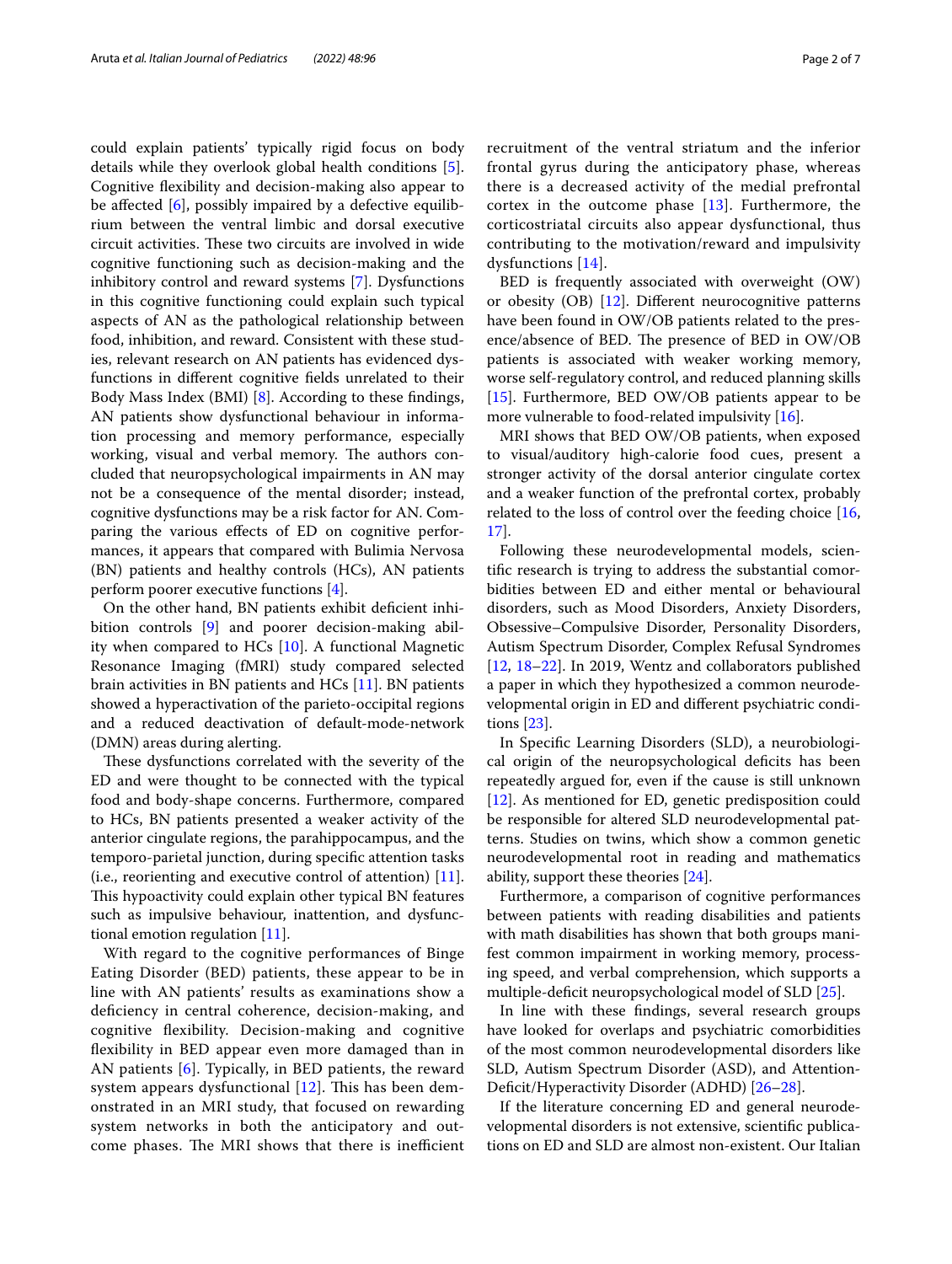study, which aims to assess the prevalence of SLD in an ED population of children and adolescents, is a frst step toward flling a signifcant gap in this area.

## **Methods**

## **Design**

The present paper investigates the prevalence of SLD among ED patients of developmental age. The study is a retrospective chart review involving 262 patients being treated at the Emilia Romagna Feeding and Eating Disorders in children and adolescents Outpatient Service of the IRCCS Institute of Neurological Sciences in Bologna, Italy.

The study aimed to compare the prevalence of SLD among patients with ED in our sample with Italian official SLD reference values [\[29](#page-6-6), [30\]](#page-6-7). To do so, the inclusion criteria for our study matched the inclusion criteria adopted in the latest document published by the Italian Ministry of Education, which considers patients from the end of the second year of primary school to the last year of secondary school. Early and late SLD clinical manifestations can be detected in several stages of a child's development; however, according to Italian guidelines, an SLD diagnosis can be made only after the end of the second year of primary school. In compliance with these regulations, we considered patients with a diagnosis of Feeding and Eating Disorders (according to the Diagnostic and Statistical Manual of Mental Disorders, ffth edition), who had completed their second year of primary education and had not completed their last year of secondary education.

The enrollment period was from January 2013 to December 2019. Patients missing proper school documentation/certifcation and lacking a clear developmental history were excluded from the study. We also did not consider those patients who could not undergo a complete clinical evaluation. Neuropsychiatrists, clinical psychologists, and personnel from our centre performed all diagnostic tests for ED. Clinical psychologists and child neuropsychiatrists specialized in Learning Disorders made the diagnosis of SLD.

## **Measures**

Demographic characteristics included age, gender, and school year. Family medical history was reviewed searching for ED and SLD. Personal medical history was reviewed searching for a diagnosis of SLD. SLD diagnoses and SLD specifers were coded according to the Diagnostic and Statistical Manual of Mental Disorders, ffth edition (DSM-5) criteria. SLD specifers were considered, particularly impairment in reading/ dyslexia (DSM-5: 315.00, International Classifcation of Diseases, eleventh edition (ICD-11): 6A03.0), impairment in written expression (315.2, 6A03.1), and impairment in mathematics/dyscalculia (315.1, 6A03.1). The diagnosis of SLD in Italy requires standardized neuropsychological tests, assessing the cognitive level and learning abilities. As for the cognitive level, an Intelligence Quotient (IQ) equal to or greater than 85 represents a necessary criterion for a SLD diagnosis, obtained preferably with multicomponent scales (e.g., Wechsler Scales). IQ scores lower than 85 obtained with a non-verbal monocomponent intelligence scale, such as Leiter scales or Raven's Progressive Matrices, need to be confrmed by verbal subtests of multicomponent tests (e.g., Wechsler Intelligence Scale for Children). As for learning abilities, a diagnosis of SLD in Italy requires the assessment of 3 specifc parameters: 1) impairment in reading/dyslexia: reading accuracy below the  $5<sup>th</sup>$  centile and reading speed below 2 standard deviations (SD) from mean standard values for the school year. This diagnosis requires that patients have completed their second year of primary school; 2) impairment in written expression: writing accuracy below the  $5<sup>th</sup>$  centile (dysorthography) or writing fluency below 2 SD for the school year, with a qualitative analysis of written production (dysgraphia). This diagnosis requires patients' completion of the second year of primary school; 3) impairment in mathematics/dyscalculia: accuracy and speed of mathematic abilities below 2 SD for the school year. This diagnosis requires patients' completion of the third year of primary school. When impairment of learning abilities and an  $IQ \geq 85$  have been demonstrated, a diagnosis of SLD requires the clinical exclusion of sensorial, neurological cognitive, and psychopathological abnormalities as responsible for the documented learning impairment. These diagnostic criteria are recommended in specific government-issued guidelines on the diagnosis of SLD [[31](#page-6-8)[–33](#page-6-9)] and are consistent with the criteria adopted in the identification of the Italian official reference values for SLD [\[29](#page-6-6)].

Feeding and Eating Disorders were recorded according to the DSM-5 classifcation; they included AN, BN, BED, Avoidant/Restrictive Food Intake Disorder, Pica, Rumination Disorder, Other Specifed Feeding or Eating Disorder, and Unspecifed Feeding or Eating Disorder. Comorbidity with other mental disorders was assessed. Comorbidity with neurodevelopmental disorders (Autism Spectrum Disorder, tic disorders) was reported, although it was not systematically assessed. Clinical data were considered and recorded at the time of the diagnosis for ED in our centre.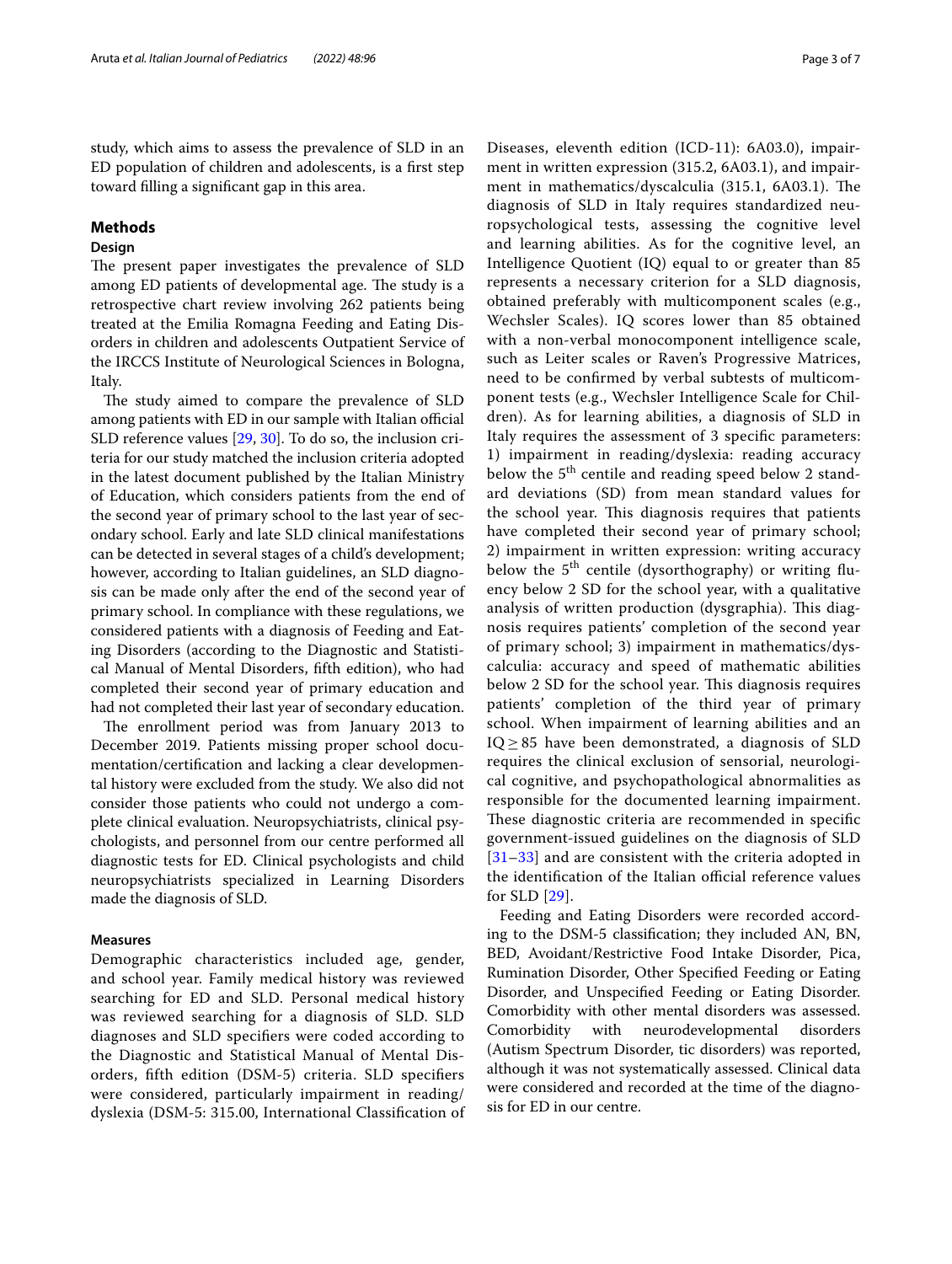#### **Ethical considerations.**

The study has been approved by the Ethical Committee of Bologna (NPI-DA/DSA-2020). Written informed consents were obtained from the patients and their caregivers.

## **Statistical analysis**

All statistical analyses were performed using JASP, version 0.14.1 for Windows and Stata, version 17.0. Shapiro–Wilk's and Levene's tests were used to assess normality of data distribution and homogeneity of variance. Descriptive analyses of demographic and clinical characteristics were performed. Categorical variables were reported as absolute and percentage frequencies; continuous variables were reported as mean  $\pm$  SD. Patients with and without SLD were compared for demographic and clinical characteristics. Subgroups of patients with diferent specifers for SLD (impairment in reading, written expression, and mathematics) were compared as well. Chi-square test was used to compare categorical variables among groups; Fisher's exact test was adopted when appropriate. Bonferroni correction for multiple comparisons of measures belonging to the same domain was applied to the probability level. Since patients with diferent ED diagnoses (e.g., AN and BED) were included, BMI was not compared among diferent clinical groups. We assessed in ur ED sample the cumulative prevalence of SLD in diferent school years. These values were calculated as the percentage of patients with a diagnosis of SLD, on the total of ED patients coming to our Centre in that school year. These data were then compared with Italian reference values for each school year using the one-sample chi-square test.

<span id="page-3-0"></span>**Table 1** Clinical and demographic characteristics of the sample. Values are reported as total numbers and percentages. Age is reported as mean  $\pm$  standard deviation

| Variable                        | Value                  |
|---------------------------------|------------------------|
| Female gender                   | 218 (83.2%)            |
| Age                             | 14.7 $(\pm 2.7)$ years |
| Family history of SLD           | $2(0.8\%)$             |
| Family history of ED            | 15 (5.7%)              |
| Major Depressive Disorder       | 11 (4.2%)              |
| Obsessive-Compulsive Disorder   | 4(1.5%)                |
| Borderline Personality Disorder | $2(0.8\%)$             |
| Autism Spectrum Disorder        | $1(0.4\%)$             |
| Generalized Anxiety Disorder    | $1(0.4\%)$             |
| Bipolar Disorder                | $1(0.4\%)$             |
| Tic Disorder                    | $1(0.4\%)$             |
|                                 |                        |

*Abbreviations*: *SLD* Specifc Learning Disorder, *ED* Eating Disorders

## **Results**

#### **Clinical characteristics of the sample**

A total of 262 patients were enrolled in the study. Demographic and clinical data are reported in Table [1](#page-3-0). As for specifc ED diagnoses, AN was found in 215 patients (82.1%); 8 patients (3.1%) sufered from BN, whereas 8 patients  $(3.1%)$  were affected by BED. The remaining 31 patients (11.8%) presented an Unspecifed Feeding or Eating Disorder (UFED).

In examining patients' personal clinical records, we found that 25 patients out of 262 (9.54%) presented a comorbid diagnosis of SLD. Table [2](#page-3-1) shows data concerning the overall prevalence of SLD across diferent school years in the patients of our study, who received a diagnosis of ED. These data were compared with official Italian reference values for SLD in the same years and proved to be signifcantly higher starting from 2015/2016. Notably, our study also included patients diagnosed with ED between September 2019 and December 2019. Since official Italian reference data for SLD for the year 2019/20 were not available at the time when this study was conducted, data for these patients are not compared with Italian reference values for the same period. The gender ratio is not reported for Italian national reference values; as for Emilia Romagna, the region where this study was conducted, the percentages for the school year 2018/19 are 60.8% males, 39.2% females [\[29](#page-6-6)].

Concerning single specifers, impairment in reading/ dyslexia was present in 5 patients (1.9% of the total); 3 patients (1.2% of the total) exhibited impairment in written expression, and 6 patients (2.3% of the total) presented impairment in mathematics/dyscalculia. In these cases, 1 patient presented impairment in both reading and writing; 1 patient had impairment in both

<span id="page-3-1"></span>

|                                                                  | School vears Prevalence | Prevalence of SLD in                                          | $y^2$ test. <i>p</i> |  |  |  |
|------------------------------------------------------------------|-------------------------|---------------------------------------------------------------|----------------------|--|--|--|
| individuals with SLD on the total of individuals per school year |                         |                                                               |                      |  |  |  |
|                                                                  |                         | Disorder. Values are reported as the cumulative prevalence of |                      |  |  |  |
|                                                                  |                         | Table 2 School years and prevalence of Specific Learning      |                      |  |  |  |

| <b>School years</b>              | Prevalence<br>of SLD in our<br>sample | <b>Prevalence of SLD in</b><br>Italy: reference values<br>[29] | $x^2$ test, p |
|----------------------------------|---------------------------------------|----------------------------------------------------------------|---------------|
| 2013/14                          | 0/200%                                | 2.1%                                                           | 0.512         |
| 2014/15                          | $1.9\%$ (+1.9%)                       | $2.6\%$ (+0.5%)                                                | 0.746         |
| 2015/16                          | $6.7\%$ ( $+4.8\%$ )                  | $3.1\% (+0.5\%)$                                               | 0.05          |
| 2016/17                          | $8.7\%$ (+2.0%)                       | $3.6\%$ (+0.5%)                                                | 0.002         |
| 2017/18                          | 8.2% (-0.5%)                          | $4.5\%$ ( $+0.9\%$ )                                           | 0.016         |
| 2018/19                          | $8.5\%$ (+0.3%)                       | $4.9\% (+0.4\%)$                                               | 0.007         |
| Overall (in<br>December<br>2019) | $9.5\%$ (+1.0%)                       | Not available                                                  |               |

*Abbreviations*: *SLD* Specifc Learning Disorders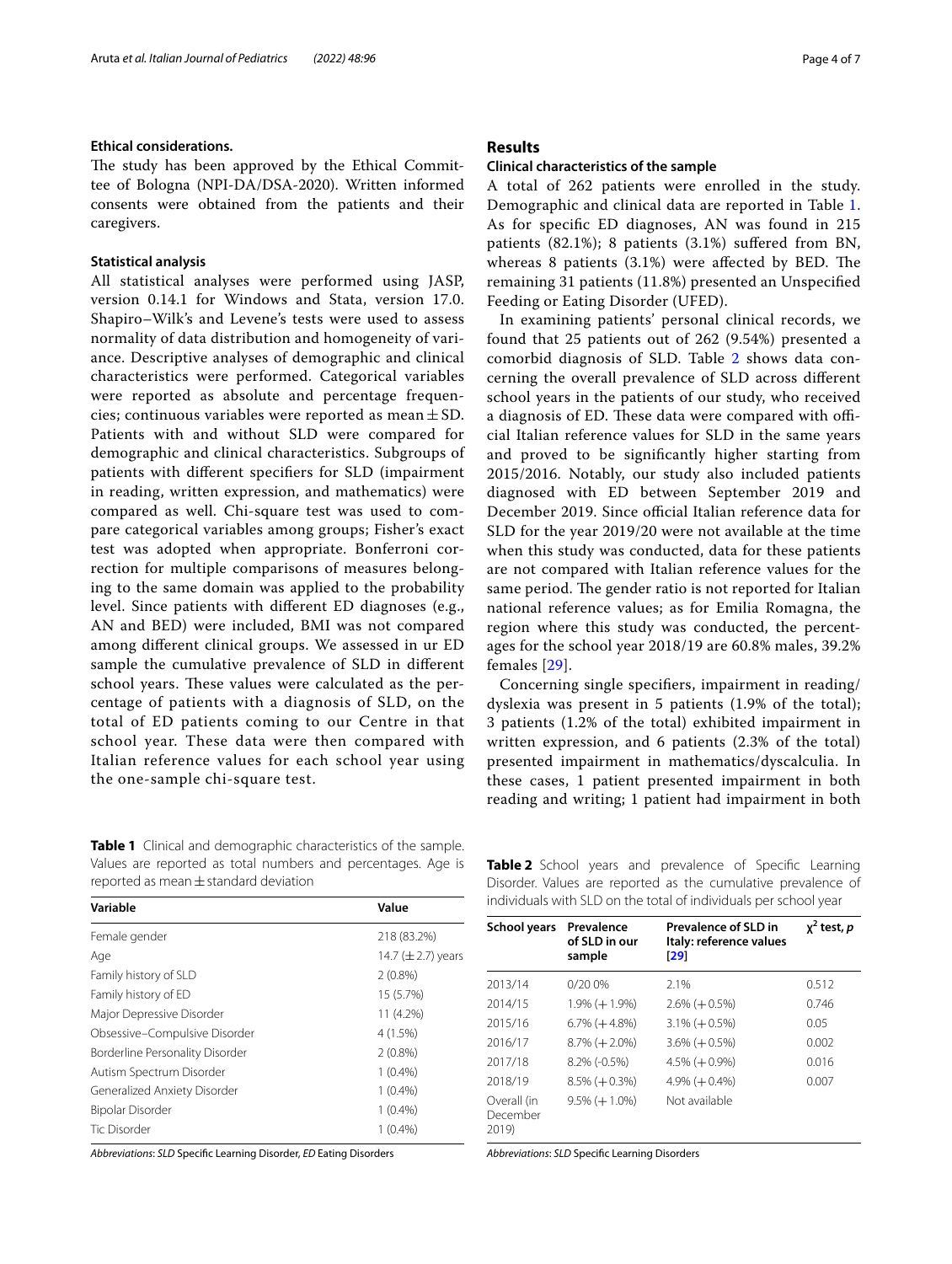reading and mathematics. For 13 patients (5.0%) the documented diagnosis of SLD was not associated with a specifer. Italian reference prevalence values for the school year 2018/19 are 3.2% for reading impairment, 1.5% for writing impairment-dysgraphia, 1.7% for writing impairment-dysorthography, and 1.6% for mathematic impairment.

## **Diferences between clinical subgroups**

Comorbidity with SLD was signifcantly more frequent in males ( $X^2 = 7.296$ ;  $p = 0.007$ ). As for patients with different ED diagnoses, a diagnosis of SLD was found in 19/215 patients with AN (8.8%), 0/8 patients with BN (0%), and 0/8 patients with BED (0%), and in 6/31 patients with UFED (19.4%). The frequency of SLD comorbidity did not differ significantly among ED diagnoses  $(X^2 = 5.270$ ,  $p=0.153$ ). Moreover, SLD was unrelated to Major Depressive Disorder  $(p=1.000)$ , OCD  $(p=1.000)$ , or psychiatric comorbidities in general  $(p=1.000)$ . Positive family history of SLD was unrelated to a positive family history of ED  $(p=0.111)$  or a diagnosis of SLD  $(p=0.182)$ .

## **Discussion**

## **Main fndings**

Our study is the frst to investigate the prevalence of SLD in a population of patients with ED in Italy. An analysis of cumulative prevalence across diferent school years made it possible to compare the  $SLD+ED$  prevalence in our patients with the Italian SLD prevalence reference values.

Our fndings indicate that the prevalence of SLD among our patients was 9.54%. This figure is higher than the Italian reference value. When considering the most recent data provided by the Italian Ministry of Education, the prevalence of SLD for the school year 2018/19 in our patients with ED (9.02%) is considerably higher than the prevalence for the general Italian children population (4.9%). Notably, the prevalence of SLD both in Italian children and in our population with ED has been increasing recently. This may be due to the recent implementation of a more accurate screening/diagnostic protocol. However, the prevalence of SLD in our patients with ED outnumbered Italian reference values only starting in recent school years, specifcally in 2015/16.

## **Research implications**

Our results are consistent with fndings of other studies in the ED feld. Dysfunctional neurodevelopmental patterns are thought to be a fertile ground for both new neurodevelopmental disorders [\[26](#page-6-4)] and psychiatric disorders [\[27](#page-6-10)]. A nationwide cohort study in Sweden has documented an increased prevalence of psychiatric and neurodevelopmental disorders in patients with reading problems, with a similar risk in their siblings [\[28](#page-6-5)].

Clearly, further research is needed to support the association between ED and SLD. A deeper knowledge of the relationship these disorders could prompt clinicians to detect these conditions since their first signs. This could facilitate the development of targeted screening programs, as happened for other known neurodevelopmental comorbidities [\[12](#page-5-11)].

If our data were confrmed, new follow-up strategies could be implemented. As a matter of fact, patients with comorbidities have more often worse psychopathological trajectories, with consequent prognosis implications [\[12](#page-5-11)].

Finally, speculations about pathophysiology theories could be put forth. Evidence indicates that exposure to environmental risk factors such as life traumas and social and cultural pressure [\[12](#page-5-11)] may serve as a psychopathological catalyst. A possible, bidirectional link between ED and NDD has been documented by recent studies, reporting that autistic social traits in childhood could represent a risk factor for the development of disordered eating in adolescence [\[34](#page-6-11)], as well as an increased risk of developing NDD in children born to mothers with ED [[35\]](#page-6-12). Interestingly, further research has documented that prenatal testosterone of progenitors could be involved in the etiology of both AN and ASD in their offspring  $[36]$  $[36]$ , while fetuses of AN mothers may present delayed fetal brain responses to auditory stimulation [[37](#page-6-14)]. Despite their preliminary nature, these studies, together with our data, indicate the potential existence of a link between ED and NDD, that should be addressed by further, longitudinal research.

#### **Study limitations**

This study has some limitations. First, it is based on a chart review conducted in a specialized centre for the diagnosis and treatment of ED. Part of the patients' personal medical history concerning SLD could be missing or lacking. This could explain the occasional lack of SLD data in the records (e.g., it has not been reported the specifc SLD in 13 SLD patients out of 25). Second, our study considered patients who were attended to over a 7-year period. Cultural, social, and medical attention to SLD (as well as to ED) has been increasing in the last years in Italy. Thus, prevalence values should be considered as infuenced by independent factors rather those linked to patients' neuropsychological status. To address this problem, however, we compared the data we collected for each school year from our sample with the Italian reference values of the same year. Lastly, the relatively small number of male patients (16.79%) in our sample does not allow to confrm evidence from the literature concerning gender diferences in SLDs..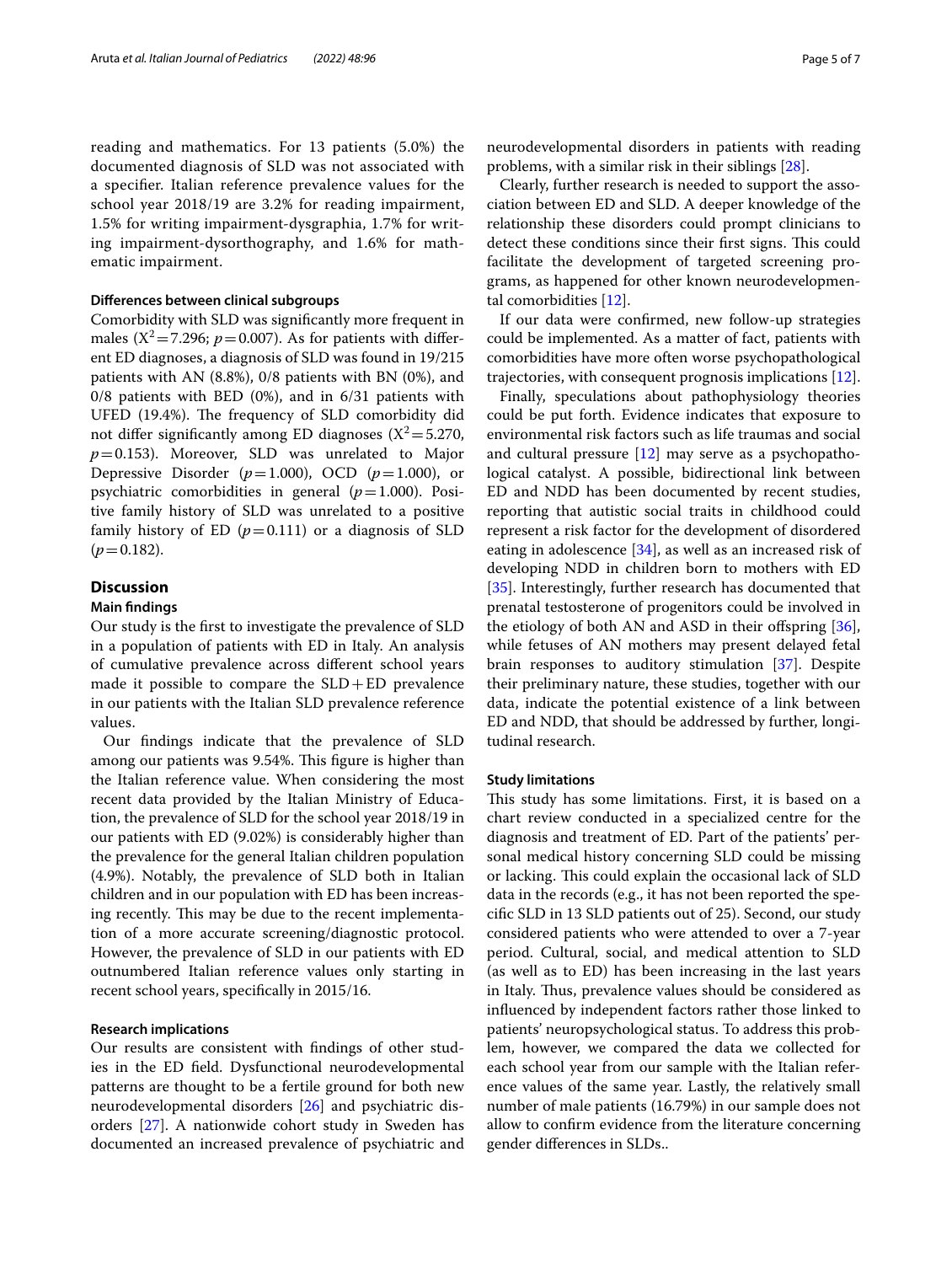## **Conclusions**

This is the first Italian study to investigate the prevalence of SLD in a population of young patients with ED. The prevalence of SLD in our sample is higher than that documented by Italian reference values, especially for more recent school years. This evidence appears to support previous research documenting that neuropsychological defcit could lead to the development of ED. Further studies are needed to evaluate these fndings in broader and clinically selected populations.

#### **Abbreviations**

AN: Anorexia Nervosa; BED: Binge Eating Disorder; BMI: Body Mass Index; BN: Bulimia Nervosa; DSM-5: Diagnostic and Statistical Manual of Mental Disorders, ffth edition; HCs: Healthy controls; ICD: International Classifcation of Diseases; ED: Eating Disorders; NDD: Neurodevelopmental Disorders; OCD: Obsessive– Compulsive Disorder; SLD: Specifc Learning Disorders.

#### **Acknowledgements**

Not applicable.

#### **Authors' contributions**

AP conceived the study and all authors contributed to the design. Material preparation, data collection and analysis were performed by PR, NB, SFA and JP. The frst draft of the manuscript was written by SFA, and JP and all authors commented on previous versions of the manuscript. AP oversaw the work. All authors read and approved the fnal manuscript.

#### **Funding**

Not applicable.

#### **Availability of data and materials**

The datasets used and analysed during the current study are available from the corresponding author on reasonable request.

## **Declarations**

## **Ethics approval and consent to participate**

All methods were carried out in accordance with the ethical standards as laid down in the 1964 Declaration of Helsinki and its later amendments or comparable ethical standards. The study was approved by the Ethical Committee of Bologna (NPI-DA/DSA-2020). Informed consents were obtained from the patients and their caregivers.

#### **Consent for publication**

Not applicable.

#### **Competing interests**

The authors declare that they have no confict of interest.

#### **Author details**

<sup>1</sup> IRCCS Istituto delle Scienze Neurologiche di Bologna, Centro Regionale per i Disturbi della Nutrizione e dell'Alimentazione in Età Evolutiva, UO di Neuropsichiatria dell'Età Pediatrica, Bologna, Italy. <sup>2</sup> Dipartimento di Scienze Mediche e Chirurgiche, Università di Bologna, Via Massarenti 9, 40138 Bologna, Italy. <sup>3</sup> Dipartimento di Scienze Biomediche e Neuromotorie, Università di Bologna, Bologna, Italy.

Received: 7 July 2021 Accepted: 1 June 2022 Published online: 14 June 2022

#### **References**

- <span id="page-5-0"></span>1. Chen J, Papies EK, Barsalou LW. A core eating network and its modulations underlie diverse eating phenomena. Brain Cogn. 2016;110:20–42.
- <span id="page-5-1"></span>2. Fitzpatrick S, Gilbert S, Serpell L. Systematic review: are overweight and obese individuals impaired on behavioural tasks of executive functioning? Neuropsychol Rev. 2013;23(2):138–56.
- <span id="page-5-2"></span>3. Fagundo AB, De la Torre R, Jiménez-Murcia S, Agüera Z, Granero R, Tárrega S, et al. Executive functions profle in extreme eating/ weight conditions: from anorexia nervosa to obesity. PLoS One. 2012;7(8):e43382.
- <span id="page-5-3"></span>4. Weider S, Indredavik MS, Lydersen S, Hestad K. Neuropsychological function in patients with anorexia nervosa or bulimia nervosa. Int J Eat Disord. 2015;48(4):397–405.
- <span id="page-5-4"></span>5. Roberts ME, Tchanturia K, Treasure JL. Overlapping neurocognitive ineffciencies in anorexia nervosa: a preliminary investigation of women with both poor set-shifting and weak central coherence. Eat Weight Disord. 2016;21(4):725–9.
- <span id="page-5-5"></span>6. Aloi M, Rania M, Caroleo M, Bruni A, Palmieri A, Cauteruccio MA, et al. Decision making, central coherence and set-shifting: a comparison between binge eating disorder, anorexia nervosa and healthy controls. BMC Psychiatry. 2015;15(1):6.
- <span id="page-5-6"></span>Kaye WH, Wierenga CE, Bailer UF, Simmons AN, Bischoff-Grethe A. Nothing tastes as good as skinny feels: the neurobiologyof anorexia nervosa. Trends Neurosci. 2013;36(2):110–20.
- <span id="page-5-7"></span>8. Oltra-Cucarella J, Espert R, Rojo L, Jacas C, Guillén V, Moreno S. Neuropsychological impairments in anorexia nervosa: a Spanish sample pilot study. Appl Neuropsychol Adult. 2014;21(3):161–75.
- <span id="page-5-8"></span>9. Wu M, Hartmann M, Skunde M, Herzog W, Friederich H-C. Inhibitory control in bulimic-type eating disorders: a systematic review and metaanalysis. PLoS One. 2014;8(12):e83412.
- <span id="page-5-9"></span>10. Kekic M, Bartholdy S, Cheng J, McClelland J, Boysen E, Musiat P, et al. Increased temporal discounting in bulimia nervosa. Int J Eat Disord. 2016;49(12):1077–81.
- <span id="page-5-10"></span>11. Seitz J, Hueck M, Dahmen B, Schulte-Rüther M, Legenbauer T, Herpertz-Dahlmann B, et al. Attention network dysfunction in bulimia nervosa—an fMRI study. PLoS One. 2016;11(9):e0161329.
- <span id="page-5-11"></span>12. American Psychiatric Association. Diagnostic and statistical manual of mental disorders. 5th ed. Arlington: Author; 2013.
- <span id="page-5-12"></span>13. Balodis IM, Grilo CM, Kober H, Worhunsky PD, White MA, Stevens MC, et al. A pilot study linking reduced fronto-striatal recruitment during reward processing to persistent bingeing following treatment for bingeeating disorder. Int J Eat Disord. 2014;47:376–84.
- <span id="page-5-13"></span>14. Kessler RM, Hutson PH, Herman BK, Potenza MN. The neurobiological basis of binge-eating disorder. Neurosci Biobehav Rev. 2016;63:223–38.
- <span id="page-5-14"></span>15. Manasse SM, Juarascio AS, Forman EM, Berner LA, Butryn ML, Ruocco AC. Executive functioning in overweight individuals with and without loss-ofcontrol eating. Eur Eat Disord Rev. 2014;22(5):373–7.
- <span id="page-5-15"></span>16. Lavagnino L, Arnone D, Cao B, Soares JC, Selvaraj S. Inhibitory control in obesity and binge eating disorder: a systematic reviewand meta-analysis of neurocognitive and neuroimaging studies. Neurosci Biobehav Rev. 2016;68:714–26.
- <span id="page-5-16"></span>17. Geliebter A, Benson L, Pantazatos SP, Hirsch J, Carnell S. Greater anterior cingulate activation and connectivity in response to visual and auditory high-calorie food cues in binge eating: preliminary fndings. Appetite. 2016;96:195–202.
- <span id="page-5-17"></span>18. Herpertz-Dahlmann B. Adolescent eating disorders. Child Adolesc Psychiatr Clin N Am. 2015;24(1):177–96.
- 19. Mairs R, Nicholls D. Assessment and treatment of eating disorders in children and adolescents. Arch Dis Child. 2016;101(12):1168–75.
- 20. Pruccoli J, Solari A, Terenzi L, Malaspina E, Angotti M, Pignataro V, Gualandi P, Sacrato L, Cordelli DM, Franzoni E, Parmeggiani A. Autism spectrum disorder and anorexia nervosa: an Italian prospective study. Ital J Pediatr. 2021;47(1):59.
- 21. Perrone A, Aruta SF, Crucitti G, Gualandi P, Malaspina E, Marino M, Franzoni E, Parmeggiani A. Pervasive refusal syndrome or anorexia nervosa: a case report with a successful behavioural treatment. Eat Weight Disord. 2021;26(6):2089–93. <https://doi.org/10.1007/s40519-020-00991-8>. Epub 2020 Aug 20.